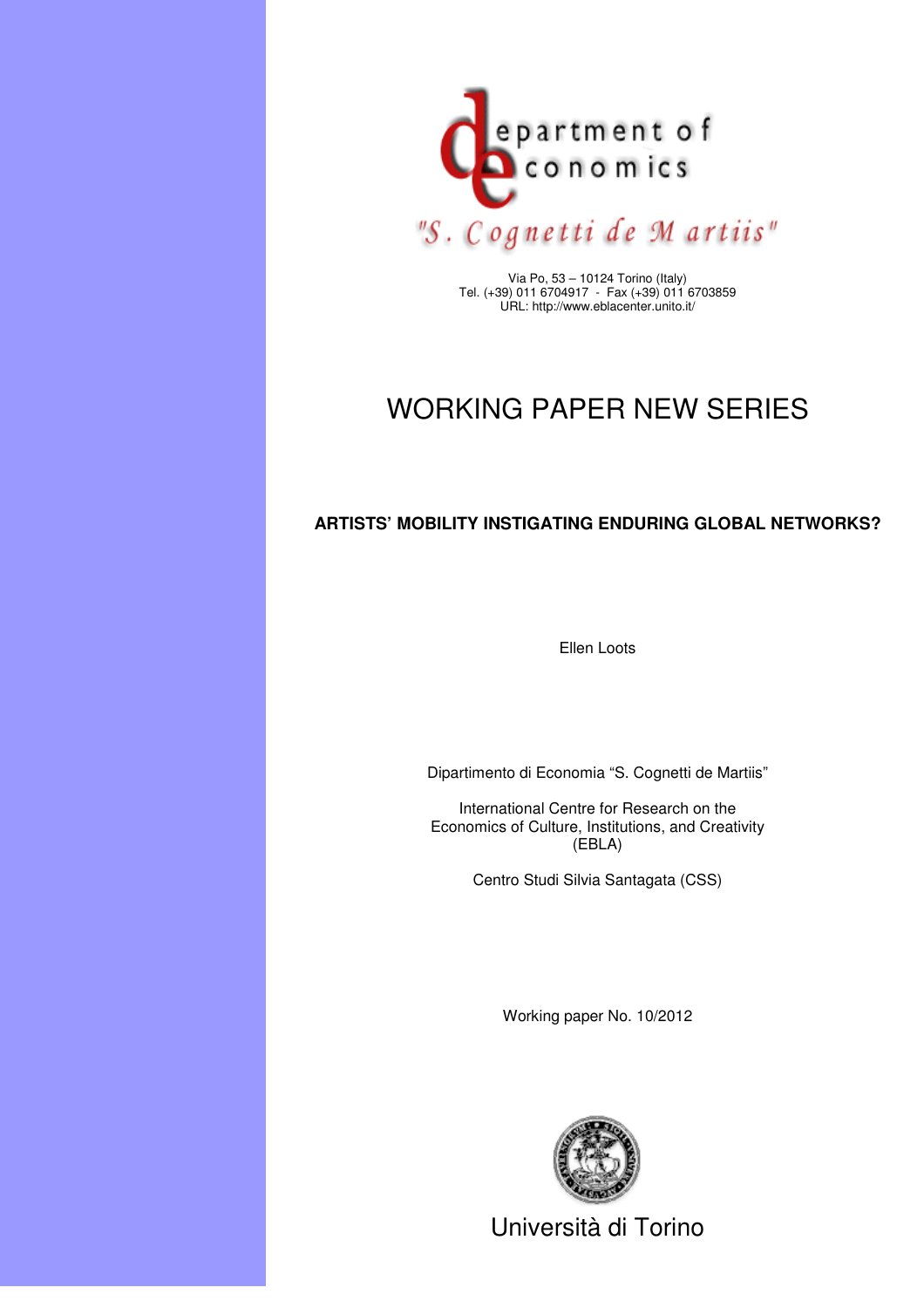# **Artists' mobility instigating enduring global networks?**

*Extended abstract for the International Workshop on Culture as a Network, organized by the Centro Studi Silvia Santagata* November 1st, 2011

Ellen Loots $<sup>1</sup>$ </sup> University of Antwerp PhD-student

Postal address: Prinsstraat 13, B – 2000 Antwerp, Belgium e-mail: ellen.loots@ua.ac.be

## **1. Introduction and topic of research**

In the arts world, a new organizational form emerged in recent decades: the so-called artists' residence. In previous research, we have examined what this new organizational form offers to artists, why they go there, or in other words, the factors that determine the appeal of this new organization. We found that no generalizations on the subject must be made, given the diversity within this organization form. Through several interviews with artists three archetypes of residences came to the fore: 1) the *R&D or 'refuge' type*, 2) the *production type*, and 3) the *dispersion type*, which could contribute to one's fame.

In this research, we will focus on the latter, and consider these international reputation-building 'events' a *transition*. By studying ego-centered networks, we aim to reveal if these transitions cause first, more network ties, second, more prestigious ties and third, more global ties. We will do so by not only focusing on absolute networks and ties, but also on relative ties, that is first, compared to the network of the actor previous to the event, and second (a dynamic approach), compared to another actor that has not been subject to this transition (an artist that did not undertake a residence; we will therefore make use of 'similar pairs') (a relational approach).

At first glance, our research objective appears inscribing in a tradition of research into artists' careers. In part it does. But it evenly embodies an ecological approach, in that it is oriented towards populations of actors and institutions, the dynamics of constellations thereof, and causes and consequences of these changes. It thereby outreaches toward cultural policy issues that address the support and dissemination of cultural values in general.

# **2. Theoretical background**

**.** 

The following section briefly introduces the theoretical outlooks that are relevant to this research. Two major perspectives from within organization studies guide our research: (neo-) institutionalism and organization ecology. Both embody a dynamic outlook on the constellation and constitution of a group of actors, i.e. a population or a field. Hence, they have a conception of boundaries and membership in common. In addition, both neo-institutionalism and organizational ecology stress the importance of processes or mechanisms that outline social imperatives, restrict organizational choices and cement social order. In brief, organizations get institutionalized by legitimization processes of reproduction, instigated by the state or moral authorities, and stemming from cultural and cognitive frames resulting

 $1$  Member of the management department/cultural management and ACED, Antwerp Centre of Evolutionary Demography (www.ua.ac.be/aced). Promoters of the research project: Arjen Van Witteloostuijn and Annick Schramme.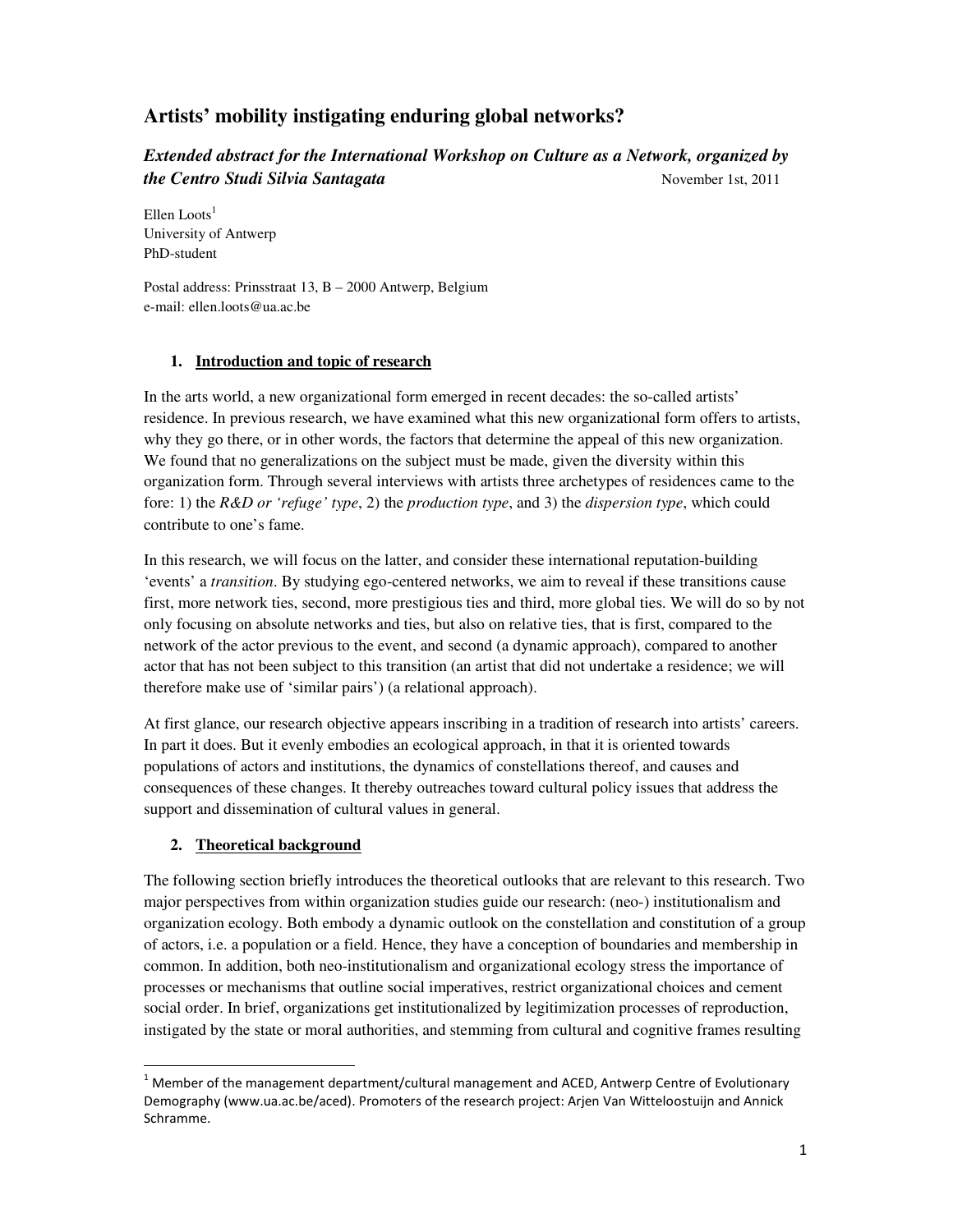from education and professional memberships (institutional perspective as put forward by DiMaggio & Powell (1991), Scott (2001)). According to the ecological perspective, the organizational world is shaped by processes of selection operating on organization forms (Hannan & Freeman, 1984) and organizations' identities get created by being taken-for-granted, as through perceptions and beliefs (Hsu & Hannan, 2005; Hsu, Hannan & Polos, 2011).

### **3. Context: the field of arts and cultural production**

We follow Giuffre (1999) and conceptualize an artist's career (but similarly also an organization's trail) as transitions through positions within a constantly shifting web of relations. These relations are without stable *a priori* hierarchical demarcations. This structure that in itself is in *a state of flux* can be conceived to demarcate an organizational field. By institutionalists an organizational field is defined by the institutions it comprises (disparate organizations including producers, consumers, overseers, and advisors) and the interrelations among them over time (DiMaggio, 1991). It maps out the universe of organizations engaged in the processing of a product or project from its inception to its completion. In arts, Paul Hirsch (2000, p. 356) portrays the field of music and film encompassing the *"roles and organizations ranging from the talent agencies and personal managers handling the artist's career to the satellites carrying signals for both broadcast organizations and consumers, internet delivery of recordings and song lyrics, and video cassettes of movies for purchase and rental."* In between are a number of intermediate organizations, some powerful, that produce and distribute the cultural goods. Each actor can be considered the enactment of activities and roles, and those occupying legitimate subject positions have greater potential for agency, especially in fields wherelearly established institutional rules lack. Artists' residences for instance can be regarded as actors with an in-between position and intermediate role.

The idea of a field as a web or network of ties has been elaborated throughout his entire livelihood by the sociologist Pierre Bourdieu. According to Bourdieu, a field is relational and dynamic (Bourdieu 1983). This means that the position one gains or upholds within this field is defined with respect to the other members of this field (relational) and changes over time (dynamic). Within the field of cultural production, both material and symbolic production take place. Whereas the former refers to the mere artistic creation process, the latter refers to a process of legitimizing and gaining approval, like that of peers. Applicable to most art forms is the idea that artistic creativity is not as much an act of individual genius as it is the outcome of a collaborative effort by many, as expressed by several other sociologists with Howard Becker a pacer in the 1970's (Becker, 1974). So a contemporary view on artistic and cultural production fields stresses the contribution to the production processes of many different actors, in many different positions, taking up many different roles.

These positions are not arbitrary. Artists and arts organizations derive their positions or success partly from past successes, or in other words form their "trajectory" (Bourdieu) that can be defined as the sequence of positions that an actor ('player') has occupied within a field (Bourdieu 1983; Giuffre 1999; de Nooy 2002a). One way to look at artistic and cultural fields is by witnessing these sequences of affiliations between artists and organizations (Giuffre 1999; de Nooy 2002a).

#### **4. Artists' residences under scope**

Different kinds of effects or value are being attributed to arts and culture. Most people would agree that the arts are significant for identity formation, attitudes, creativity, even job motivation, which are factors that have proven crucial to economic development (Bille & Schulze, 2006). A creative atmosphere would foster not only local and regional development, but also global economic and social development. In recent years, artists' mobility has been a prime issue for local and supra-national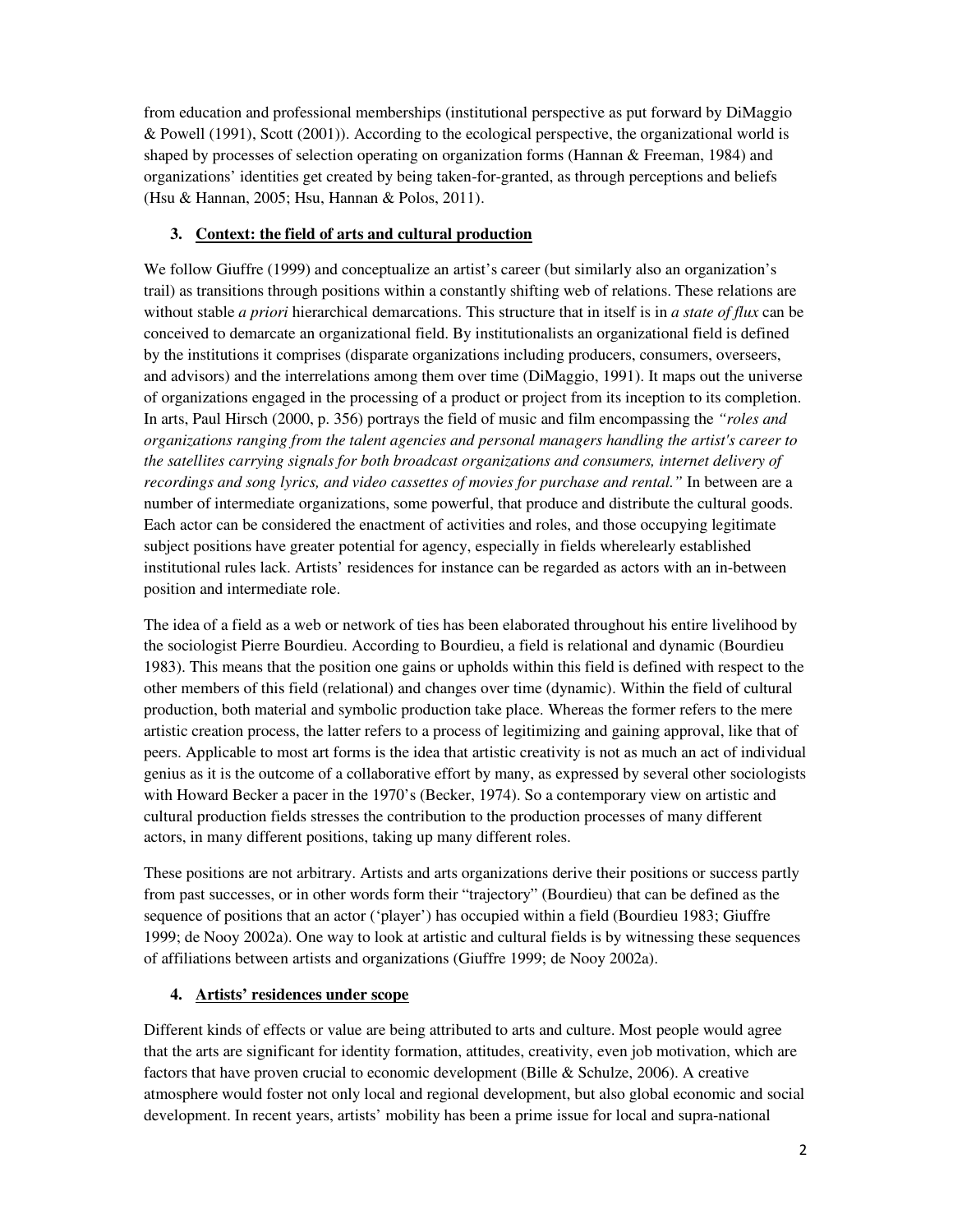governments, as the European Union. Most governments stimulate artists' mobility by encouraging and subsidizing the outward move of artists through grants, contributions in travel fees and accommodation, etc. and by supporting organizations in the reception of international artists (inward and outward mobility of *creatives*).

In previous research, we have developed three archetypes of artists' residences, in which distinct emphases on material and symbolic production are being displayed: R&D residences, production residences and dispersion residences. On the one hand artists create physical objects that are being displayed or diffused by organizations as galleries, museums and art centers. This material production takes place in ateliers, but also in production residences it is facilitated. The *R&D residences* likewise contribute to the material production, by providing the time and space needed for the pre-production stages (development of ideas…) of the creative process. On the other hand is the establishment of artistic images or reputations at stake (Bourdieu, 1983). Some organizations have the ability to contribute to this symbolic production. Exhibitions within renowned art museums are exemplary, but also are residences in prestigious institutions in art metropolis. Under scope here are two residences that are globally being recognized to be imperative, namely Kunstlerhaus Bethanien in Berlin and ISCP (formerly P.S. 1) in New York. They can be classified as *dispersion residences*, in that their objective is to contribute to one's fame and network, which is facilitated by their proper reputation, location and management.

## **5. Social network analysis**

 $\overline{a}$ 

Social network analysis is the analysis of a set of relations among objects. In social network analysis, these objects, *vertices* or *nodes* usually represent persons, organizations or institutions, but also instances like countries. The relations between them can be relations of interaction, exchange, opinions or perceptions, but also affiliations as the tie of someone with an organization are a common research topic (de Nooy, 2003). Ties connect pairs of actors and can be directed or undirected and dichotomous or valued (Borgatti & Foster, 2003). Network analysis comes in for the analyses of relations and interactions between actors where the prevailing quantitative research methods, as regression models, are not suitable. Network data are fundamentally dyadic, meaning that we observe a value for each *pair* of nodes, rather than for each node. This typically results in dyadic hypotheses. But since the data can be aggregated to higher levels, hypotheses on other units of analysis like the actor- or network-level can equally be tested (Borgatti & Foster, 2003).

Within social sciences several research streams and network approaches have crystallized in recent years, comprehensively covered by Borgatti & Foster (2003). One example are *social capital studies*, that seek to explain variation in (a broad conceptualization of) "success" or "succeeding"<sup>2</sup> as a function of social ties, in contrast with for instance *diffusion studies*, that seek to explain homogeneity in actors' attitudes, beliefs and practices. Both study the outcome (be it success or homogeneity) as a function of social ties (Borgatti & Foster, 2003). Our research shares an underlying premise with *social capital research* that in general is evaluative, concentrating on the benefits of a social position which lead to an outcome that for some is more favorable than it is for others.<sup>3</sup> Hence these social

 $2$  We conceptualize success to be a broad performance indicator which can be extended toward the gaining of critical attention, reward and thus incorporates the attractiveness of one's realizations, the ability for social mobilization thereof, and the alike.

 $3$  Borgatti & Foster (2003) contrast these types of social capital studies with diffusion studies, that are more interested in the process by which practices spread through a system, rather than in the outcome; Related to the arts, one can think of processes related to the selection and support of favored incidences (projects, artists, organizations…) and in that way connect to institutional theory (as in DiMaggio & Powell, 1983)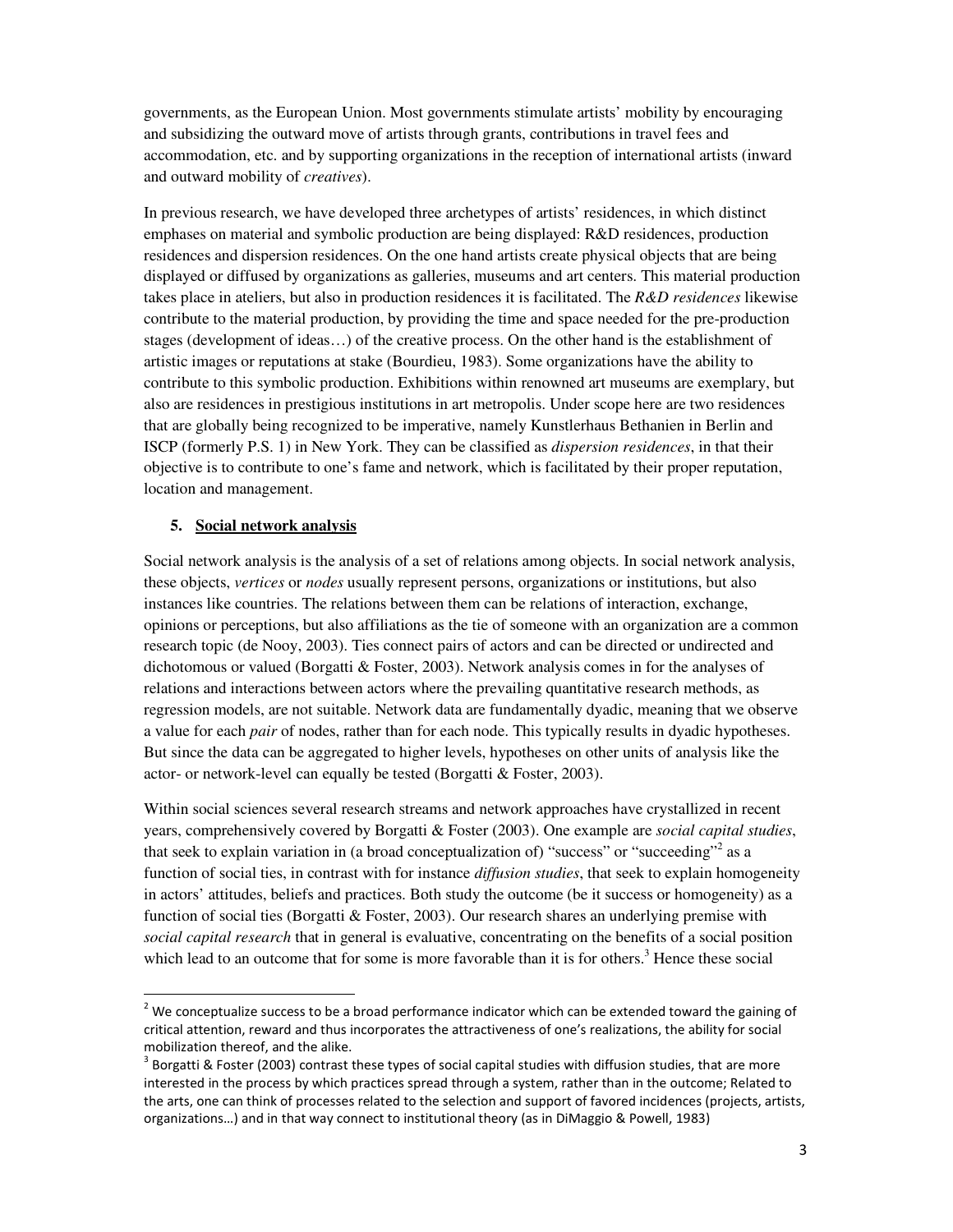capital studies seek to explain the variation in "success" as a differentiated gain of success, which is due to the shape of an individual's network (Granovetter, 1985). Our angle resembles social capital research in the prominence and capabilities of actors, which are treated as the major unit of analysis.<sup>4</sup> Still, our study deviates from this research tradition in two ways. First, whereas social capital researchers are oriented on *outcomes* and see them as a *function* of social ties, we more regard the changes of the constellation of this social network. We -so to speak- make a picture of it before an event (= residence), and one after this event, in order to compare.<sup>5</sup> Second, unlike social capital theories, we do not underscore the benefits of a 'social' position (consisting of socio-demographic background characteristics, cultural competence), but we look at one's 'artistic' position as manifested by Giuffre (1999).

Another dimension within network analysis and extensively brought to the fore by Borgatti & Foster (2003) lies within the treatment of ties and their functions. One stream in literature focuses on the structure or configuration of networks<sup>6</sup>, whereas the other tends to keep track on the content of the ties, and the resources that flow through these social ties.<sup>7</sup> Several attributes can be qualified to network ties, of which one is *direction*. A classic assumption in social network theory is that asymmetric relations express (or constitute) social prestige (de Nooy, 2003): an actor with prestige will receive relatively many positive choices, whereas he or she will return relatively few. Thus the social prestige or status of an actor is assumed related to his position in the network. Therefore a nomination by people that are relatively more prestigious adds more to the prestige of the one chosen (de Nooy, 2002a).<sup>8</sup> Furthermore and proper to several dynamic network models are two fundamental assumptions related to network ties: first, ties between actors change over time and second, network ties are not brief events, but can be regarded as states with a tendency to endure over time. Many relations commonly studied in network analysis naturally satisfy the requirement of gradual change, such as friendship, trust, and cooperation (Snijders, 2001). We however only partially uphold these assumptions about the artist-organization relation. Obviously, on the one hand, in particular the artistgallery relation can be considered a *commercial tie*, with a contract determining the coming into being and the end of the agreement. Parallel can be reflected upon the relation between an artist and an institution, who uphold an (contractual) agreement during a delimited time span. On the other hand can these relationships be envisioned as ties that contain considerable symbolic or prestige value, traversing formal collaboration, thus sustaining. We argue that the artist-institution tie is enduring (as opposed to recurrent, but therefore not necessarily long-lasting) and instigates an imprint on both parties involved. This holds consequences for the level of prestige achieved by both the artist and the organization under scope (Giuffre, 1999).

1

 $<sup>4</sup>$  In diffusion research, the impact of the environment is dominant over 'agency', that is the ability of an actor</sup> to pursue and realize a certain outcome.

<sup>&</sup>lt;sup>5</sup> Whereas most (earlier) social network analysis studies did consider the network configuration to be a determining or explanatory variable (exceptions can be found within some strategic literature streams, like the ones focusing on alliances between firms, that have focused as much on the antecedents of networks as on their outcomes. Borgatti & Foster (2003) explain why they ally and how partners are chosen), that determines an actor's environment and provides opportunities and constraints on action, nowadays the approaches are more heterogeneous.

 $^6$  A structural or topological approach of networks tends to neglect the content of the ties.<br><sup>7</sup> Pelated distinctions are being mode by Pedalay (2001) in 'ties as pines' versus 'ties as prior

<sup>&</sup>lt;sup>7</sup> Related distinctions are being made by Podolny (2001) in 'ties as pipes' versus 'ties as prisms', and Burt (1987) in positional versus relational embeddedness, resonating Granovetter's (1985) in structural versus relational embeddedness. Given limited space, we do not further elaborate on these references.

 $8$  Prestige can be expressed on a continuous scale, or stratified into discrete levels by clustering. In that case the clusters represent different hierarchical positions within a field or social context. Examples are provided by Bourdieu (1983), Gerhards & Anheier (1989) and de Nooy (2003).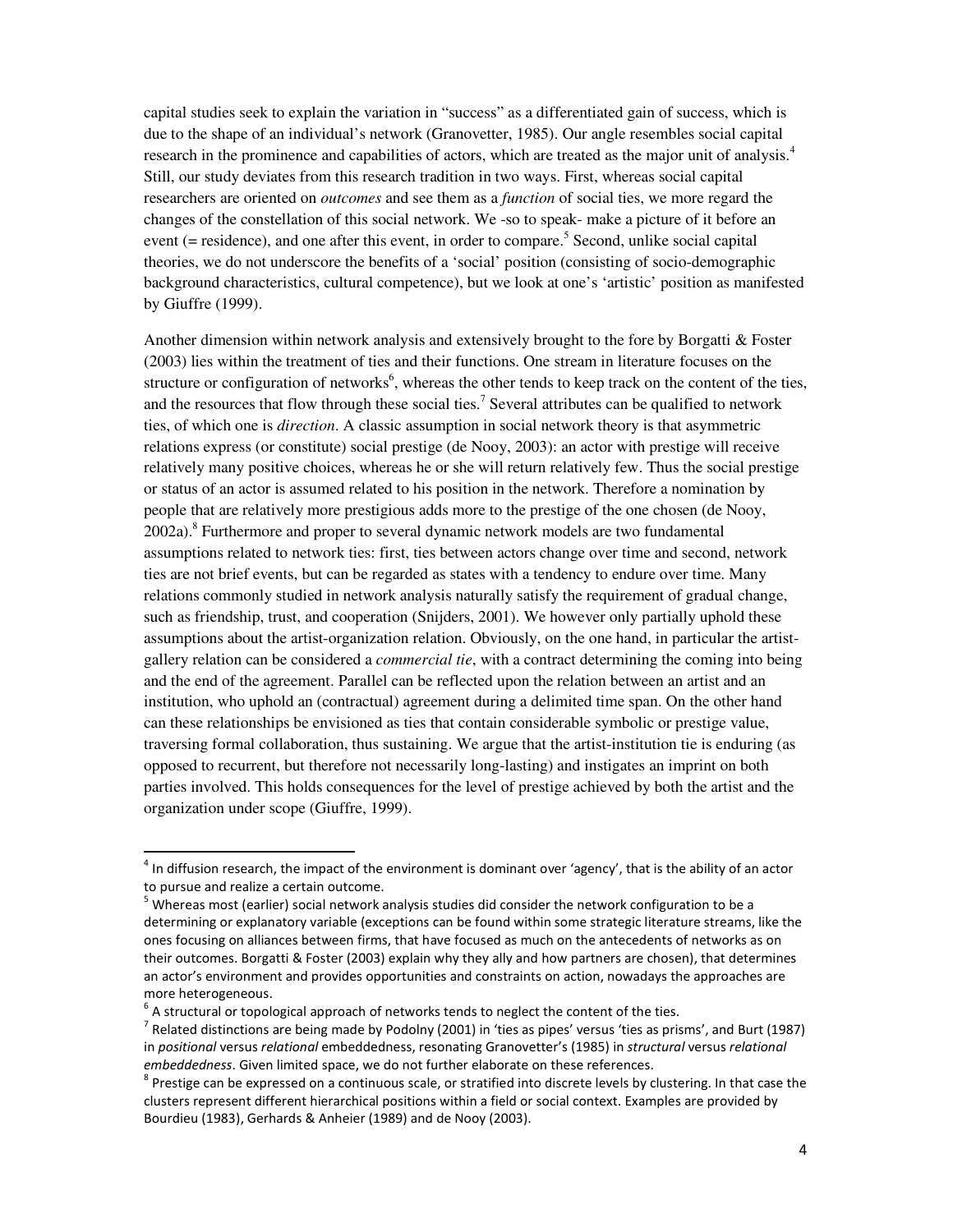These dynamic and relative dimensions of networks, within the context of arts and culture, can be united by taking the following stance, as enthused by Giuffre (1999). The status or prestige of both the artist and the organization are defined by the relative position of other actors to whom they are directly or indirectly tied. Consequently, changes in the structure of ties indicate changes in status, which can be upward but also downward.<sup>9</sup> Giuffre has demonstrated that the shape of an artist's art world network history influences success<sup>10</sup> and that the network history fulfills a mediating role with regard to artists' performance. Past performance, a history of past relations, what Bourdieu refers to as trajectories, is at stake in understanding that *"present-day status is based on a position within a web of ties and also has embedded within it the history of past positions."* (Giuffre, 1999:818)

#### **6. Research considerations at stake**

1

Given the above, we contend that the following considerations are at stake in our research, as equally in research projects of a similar vein.

First, networks here are understood as personal networks, centered on individuals. By the same token, these ego-networks can be centered on organizations or other instances (events, projects, groups, geographical entities as countries…). The goal of the analysis of ego-networks is to describe and index the variation across individuals in the way they are embedded in social structures. The point is that we depart from individual nodes or actors, in order to understand changes in the constellations of the networks they are central within. The tie that relates egos to *alters* is 'exhibitions'. Underlying is a *rational actor assumption* that is in the idea that actors deliberately choose their ties, in order to maximize gain.

Second, we do not deal with entire (complete) networks. In many empirical network analyses, network members are all being defined and known (as in the prototypical example of class-groups). But in the real world many potential 'participants' are not defined (yet). Studies on networks that constitute entire populations experience the same limitation: not all actors can be brought under attention.

Another issue is the time frame: a method to analyze the dynamics of positions is needed. Looking at the network picture at just one point in time is inadequate for the analysis of change, in that histories by their very nature require at the minimum two time points. En plus, within a time-frame there is the possible intrusion of other factors which are not related to the event (residence) that in our case causes a break into a *before* and *after* time period, but that do exert an influence on network conditions. In this analysis, we plan to have 20 actors under scope that all have undertaken a residence within a time span of 10 years. In other words, from the year 2000 onward, each year two artists have been able to go into residence in New York or Berlin. We must be aware of this time effect on the change of network constellations. As exposed before, we here take for granted that previously developed ties are still present, or in other words, that ties to cultural institutions (or rather, the prestige one gains from it) do not 'perish'. Giuffre (1999), having pointed to the ignorance by researchers of time dimensions, for example performs network analysis on what she calls "this shifting web" within arts in a 10-year time

 $^9$  Giuffre (1999) explains that positions can be expressed in absolute terms and relative to the movements of others. We assume that the residence, given its stringent selection procedure, is a privilege that can be considered a career step, thus an upward move.

 $10$  Likewise in other research lines, as in management studies, a general consensus lives on that past performance influences present performance (e.g. Shapiro 1983), but the explanations on how this process contends are diverse.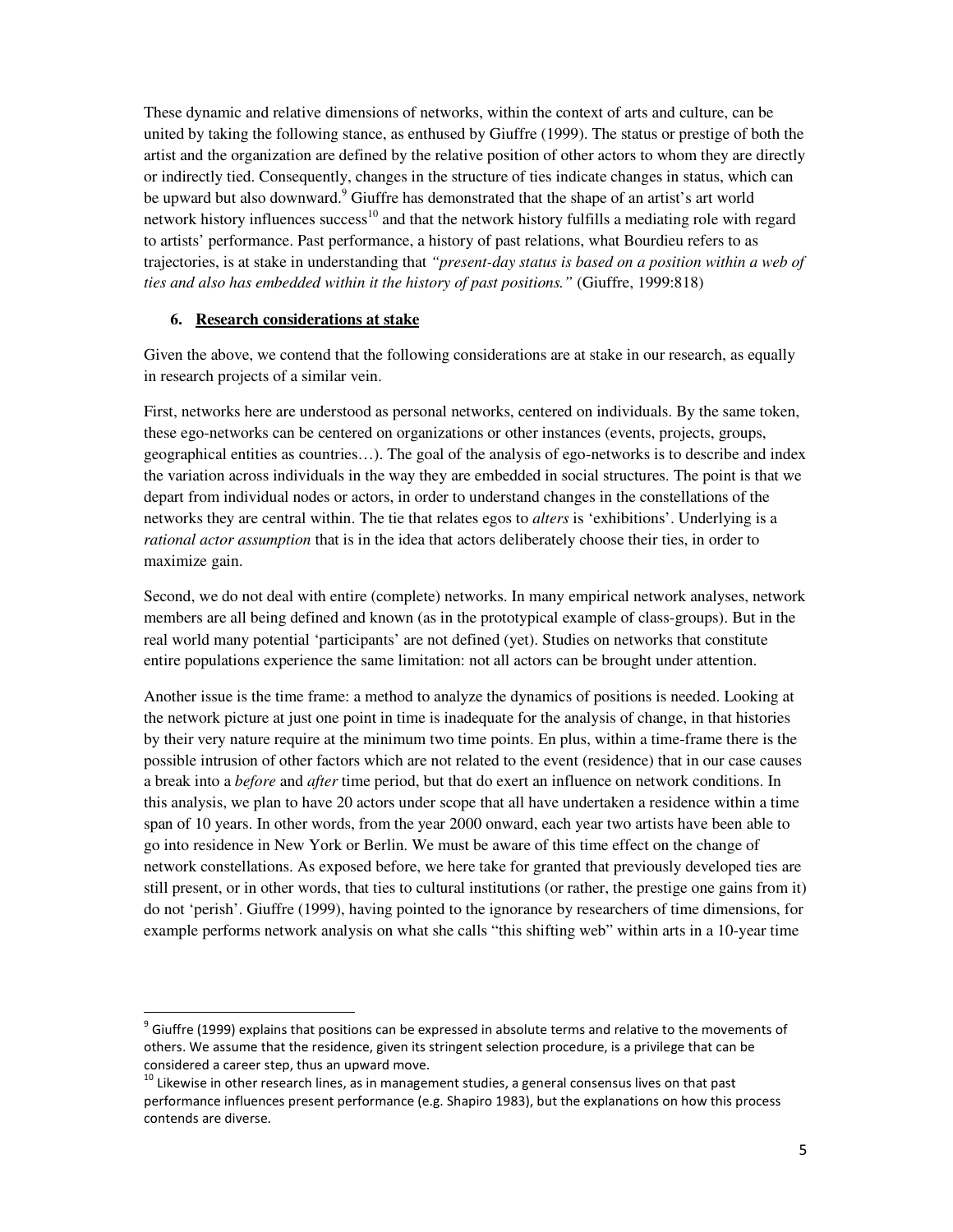frame. In our study, we will conduct a discrete time-interval analysis.<sup>11</sup> Our analysis will not be topological, but relational, focusing on the amount and content (resources) of ties. Consequently, we will make use of *panel data*, i.e., sequences of networks of the same set of actors, observed at two or more time points.

A fourth issue is the fact that we here deal with two types of nodes. One is artists: starting point of this research and units of analysis are artists that undertake residences; but our analysis includes organizations as another group of actors. Within this major category, we discern between several subgroups, like galleries, museum and the major art centers an artist is affiliated with (by being involved in an exhibition). Hence our level of analysis is micro. In network analysis, data are essentially dyadic, conveying values for pairs of nodes rather than characteristics for each node. Consequently one must be aware of dissimilar agents having different capabilities and their relations having different meanings (Borgatti & Foster, 2003).

A final remark is that the network analysis we aim to perform is not a means in itself. On the contrary, it is a start off for further analysis. In order to make valid statements on the causes or consequences of the incidence under scope (residence), a first step will be to properly analyze the sequence of positions, and to compare any two strings of events coming up with a measure of their degree of difference from each other.

#### **Post scriptum to the organizers of the International Workshop on Culture as a Network**

To conclude, this research is work in progress. By the end of January, we will have conducted the first stages of our analysis, which will be stepwise, and most likely using UCINET a means. We expect several useful additional insights provided by the  $10<sup>th</sup>$  workshop on Economics and Sociology (on Dynamic Networks) in Utrecht (the Netherlands, http://www.dyconi.nl/tenth\_workshop\_program.htm) at the end of November 2011 and will be happy to share them with you.

Our contribution to the CSS workshop lies mainly within methodological issues: we are fully aware of the work to be done and the choices to be made. They mainly concern the aforementioned considerations at stake: ego-centered networks that have undefined boundaries and consist of differentiated nodes. We intend to apply a dynamic perspective on these networks that is able to pinpoint relevant changes and enduring effects on both the individual level and by extension on the societal field level where this individual is active within. Our intended network analysis is not a means to an end, but it in a first stage aims at illuminating dynamics and changes, in order to in a subsequent stage consider the antecedents and further implications of these shifting constellations. In a network perspective, a project undertaken by an individual is not that deviant from one initiated by a local government or cultural institution. Moreover, an actor-based undertaking has implications not only for the actor, but evenly for on a community, field, society and community-level.

#### **List of references**

**.** 

Becker, H. S. (1974). Art as Collective Action. American Sociological Review, 39(6), 767-776.

Becker, H.S. (1984). Art worlds. University of California Press.

 $11$  Which according to Giuffre might be insufficient in evaluating the shifting of prestige, but for the sake of feasibility, we opt for two sequences and do not focus on transitions ("that concatenate into prestige" (Giuffre 1999:819)).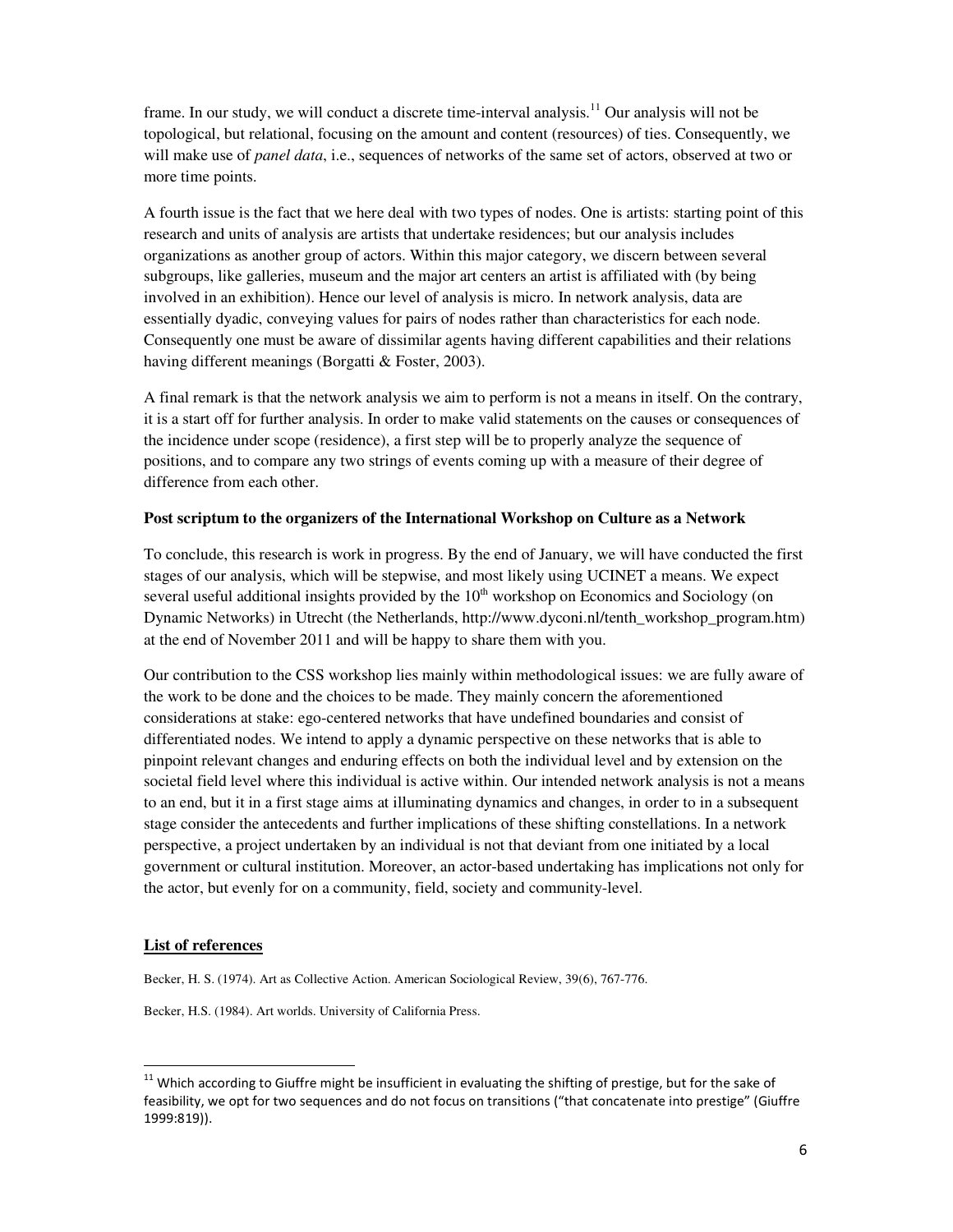Bille, T. & Schulze, G.G. (2006) Culture in Urban and Regional Development. In: Ginsburg, V.A. & Throsby, D. (2006) Handbook on the Economics of Art and Culture Volume 1, 2006, Pages 1051-1099 (chapter 30).

Borgatti, S.P. & Foster, P.C. (2003) The Network Paradigm in Organizational Research: A Review and Typology. In: *Journal of Management December 2003 vol. 29 no. 6 pp. 991-1013*

Bourdieu, P. (1983), The Field of Cultural Production, or: The Economic World Reversed, Poetics, 12 (1983), 311–356

Burt, R. S. (1987). Social contagion and innovation: Cohesion versus structural equivalence. *American Journal of Sociology*, 92(6): 1287–1335.

De Nooy, W. (2003), Fields and networks: correspondence analysis and social network analysis in the framework of field theory, in: Poetics 31: 305-327.

De Nooy, W. (2002a), The dynamics of artistic prestige, in: Poetics 30:147-167

De Nooy, W. (2002b), artistic classifications as collective representations. Paper to be presented at the  $6<sup>th</sup>$  conference on the European Sociological Association, Murcia (Spain, September 2003).

DiMaggio, P. J. (1987). Classification in art. American Sociological Review, 52(4), 440–455.

DiMaggio, P. J., & Powell, W. W. (1991). The New Institutionalism in Organizational Analysis. Chicago: University of Chicago Press.

DiMaggio, P. J. (1991). Constructing an organizational field as a professional project: US art museums, 1920-1940. The new institutionalism in organizational analysis (1991) Powell, Walter W. & DiMaggio, Paul J.. Chicago, IL: University of Chicago Press.

DiMaggio, P. J., & Powell, W. W. (1983). The Iron Cage Revisited: Institutional Isomorphism and Collective Rationality in Organizational Fields. American Sociological Review, 48(2), 147-160.

Ebbers, J.J. & Wijnberg, N.M. (2010), Disentangling the effects of reputation an network position on the evolution of alliance networks, in: Strategic Organization 8(3), pp. 255-275

Faulkner, R.R. & Anderson, A.B. (1987), Short-Term Projects and Emergent Careers: Evidence from Hollywood, in: American Journal of Sociology, Vol. 92, No. 4 (Jan., 1987), pp. 879-909

Gerhards, J. & Anheier, H.K. (1989), The Literary Field: An Empirical Investigation of Bourdieu's Sociology of Art. In: *International Sociology June 1989 vol. 4 no. 2 131-146*

Giuffre, K. (1999). Sandpiles of Opportunity: Success in the art world. In: Social Forces, Vol. 77, No. 3, Mar., 1999, pp. 815- 832.

Granovetter, M. (1985). Economic action and social structure: The problem of embeddedness. *American Journal of Sociology*, 91(3): 481–510.

Hannan, M. T, & Freeman, J. (1977). The population ecology of organizations. *American journal of sociology*, 929–964

Hannan, M. T, & Freeman, J. (1984). Structural inertia and organizational change. *American sociological review*, 149–164.

Hanneman, R. & Riddle, M. (2005), Introduction to social network methods. Free introductory textbook on social network analysis, available on: http://faculty.ucr.edu/~hanneman/nettext/C9\_Ego\_networks.html. Last view 31 October 2011.

Hirsch, P. M. (2000). Cultural Industries Revisited. Organization Science, 11(3), 356-361.

Hsu, G. (2006). Jacks of all trades and masters of none: Audiences' reactions to spanning genres in feature film production. Administrative Science Quarterly, 51(3), 420.

Hsu, G., Hannan, M. T, & Koçak, Ö. (2009). Multiple category memberships in markets: An integrative theory and two empirical tests. American Sociological Review, 74(1), 150.